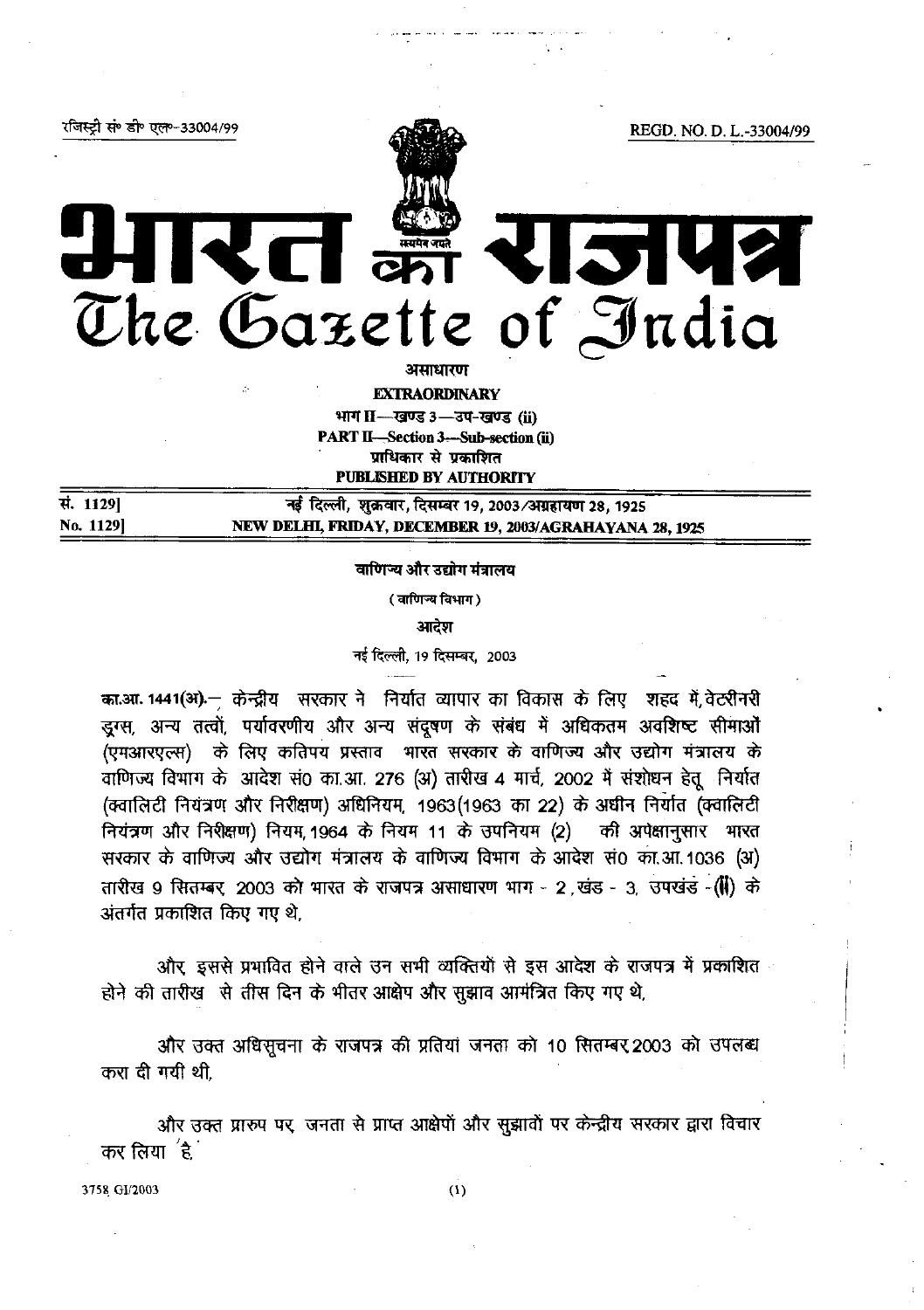# THE GAZETTE OF INDIA: EXTRAORDINARY

[PART II-SEC. 3(ii)]

अतः, अब केन्द्रीय सरकार निर्यात (क्वांसिटी नियंत्रण और निरीक्षण) अधिनियम, 1963 (1963 का 22) की धारा 6 द्वारा प्रदत्त शक्तियों का प्रयोग करते हुए और निर्यात निरीक्षण परिषद से परामर्श करने के पश्चात् वाणिज्य और उद्योग मंत्रालय के वाणिज्य विभाग के शहद से संबंधित आदेश सं. 276(E) तारीख 4 मार्च, 2002 में निम्नलिखित, संशोधन करती है जो राजपत्र में प्रकाशन की तारीख से प्रभावी होंगे,अर्थात्-

(1) उक्त आदेश में परिशिष्ट में, खंड 1.8 के स्थान पर निम्नलिखित खंड रखा जाएगा, अर्थात् :-

| $1.0$ And the $X_{\alpha\beta}$ and $\alpha$ and $\alpha$<br>सम्मिश्रण | इकाई                        | अधिकतम अवशिष्ट सीमाएं |
|------------------------------------------------------------------------|-----------------------------|-----------------------|
| (1) द्रुग्स                                                            |                             |                       |
| स्ट्रेप्टामाइसीन                                                       | पीपीबी                      | 0.02                  |
| टेट्रासाइक्लीन                                                         | पीपीबी                      | 15                    |
| क्लोरोम्फेनीकोल                                                        |                             | अनुपस्थिति            |
| सत्फोनामाईड                                                            |                             | अनुपस्थिति            |
| क्वीनोलोन्स                                                            |                             | अनुपस्थिति            |
| (2) ओरग्नोक्लोरीन सम्मिश्रण                                            |                             |                       |
| कामाफोस (पेरीजीन)                                                      | पीपीबी                      | 0.01                  |
| एमीद्राज                                                               | पीपीबी<br>٠                 | 0.01                  |
| एल्ड्रीन-डाईल्ड्रीन                                                    | मि. ग्रा. <i>(कि.</i> ग्रा. | 0.02                  |
| क्लोरोशालोनिल                                                          | मि. ग्रा. /कि. ग्रा.        | 0.01                  |
| ओपी-डीडीडी                                                             | <u>मि. ग्रा. /कि. ग्रा.</u> | 0.05                  |
| पीपी-डीडीडी                                                            | <u>मि. ग्रा. /कि. ग्रा.</u> | 0.05                  |
| ओपी-डीडीई                                                              | <u>मि. ग्रा. /कि. ग्रा.</u> | 0.05                  |
| पीपी-डीडीई                                                             | मि. ग्रा. /कि. ग्रा.        | 0.05                  |
| ओपी-डीडीटी                                                             | <u>मि. ग्रा. /कि. ग्रा.</u> | 0.05                  |
| पीपी-डीडीटी                                                            | मि. ग्रा. /कि. ग्रा.        | 0.05                  |
| डाइकोफोल                                                               | <u>मि. ग्रा. /कि. ग्रा.</u> | 0.05                  |
| डाइल्ड्रीन                                                             | मि. ग्रा. /कि. ग्रा.        | 0.02                  |
| ए-एंडोसल्फान                                                           | मि. ग्रा. /कि. ग्रा.        | 0.01                  |
| एंडोसल्फानसल्फेट<br>ä,                                                 | मि. ग्रा. /कि. ग्रा.        | 0.005                 |
| लिंडेन                                                                 | <u>मि ग्रा./कि.ग्रा.</u>    | 0.005                 |
| गामाएचसीएच(सभी आइसामेर्स)                                              | मि. ग्रा./कि. ग्रा.         | 0.03                  |
| लिंडेन                                                                 | मि. ग्रा. /कि. ग्रा.        | 0.1                   |
| मेथोक्सीक्लोर                                                          | <u>मि. ग्रा. /कि. ग्रा.</u> | 0.01                  |
| पीसीबी                                                                 | मि. ग्रा. /कि. ग्रा.        | अनुपस्थिति            |

" 1 8 तेत्रगेनरी उत्तम और अन्य तत्वों पर्यावरणीय और अन्य संदर्षणों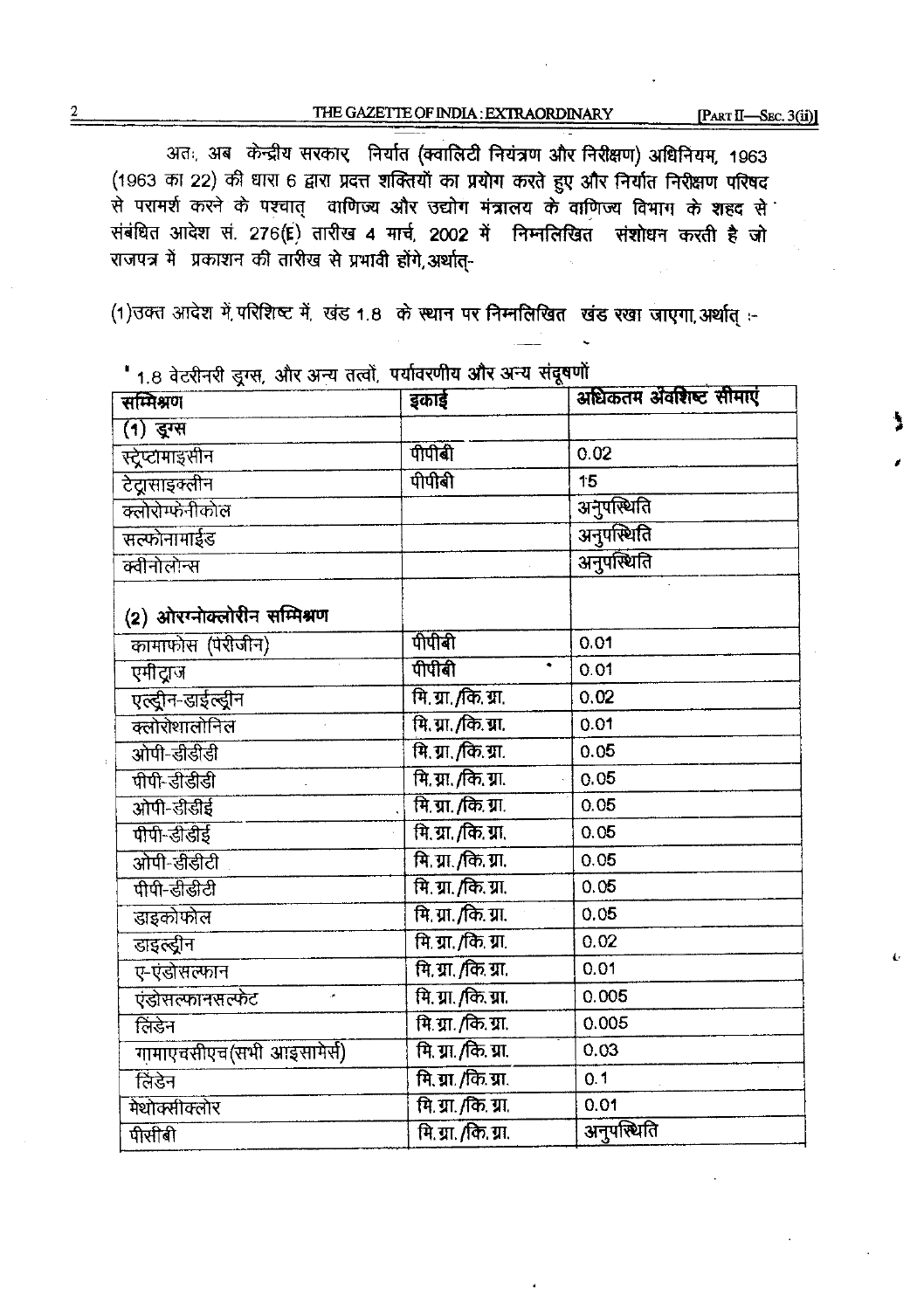|                             | 0.005                                                                                                      |
|-----------------------------|------------------------------------------------------------------------------------------------------------|
| मि. ग्रा. /कि. ग्रा.        | 0.005                                                                                                      |
| मि. ग्रा./कि. ग्रा.         | 0.005                                                                                                      |
| मि. ग्रा. /कि. ग्रा.        | 0.005                                                                                                      |
| <u>मि. ग्रा. /कि. ग्रा.</u> | 0.005                                                                                                      |
| <u>मि. ग्रा. /कि. ग्रा.</u> | 0.005                                                                                                      |
|                             | 0.005                                                                                                      |
| <u>मि. ग्रा. /कि. ग्रा.</u> | 0.005                                                                                                      |
| <u>मि. ग्रा. /कि. ग्रा.</u> | 0.005                                                                                                      |
| मि. ग्रा. /कि. ग्रा.        | 0.005                                                                                                      |
| मि. ग्रा. /कि. ग्रा.        | 0.05                                                                                                       |
| <u>मि. ग्रा./कि. ग्रा.</u>  | 0.05                                                                                                       |
| मि. ग्रा. /कि. ग्रा.        | अनुपस्थिति                                                                                                 |
|                             |                                                                                                            |
| मि. ग्रा. /कि. ग्रा.        | 0.02                                                                                                       |
| मि. ग्रा. /कि. ग्रा.        | 0.05                                                                                                       |
| <u>मि. ग्रा. /कि. ग्रा.</u> | 0.05                                                                                                       |
| <u>मि. ग्रा. /कि. ग्रा.</u> | 0.05                                                                                                       |
|                             | 0.02                                                                                                       |
|                             | 0.005                                                                                                      |
|                             |                                                                                                            |
| पीपीएम                      | 2.0                                                                                                        |
| पीपीएम                      | 30                                                                                                         |
| पीपीएम                      | 1.1                                                                                                        |
| पीपीएम                      | 250                                                                                                        |
| पीपीएम                      | 50                                                                                                         |
| पीपीएम                      | 1.5                                                                                                        |
| पीपीएम                      | 1,0                                                                                                        |
| पीपीएम                      | 0.21:                                                                                                      |
|                             | <u>मि. ग्रा. /कि. ग्रा.</u><br>मि. ग्रा. /कि. ग्रा.<br>मि. ग्रा. /कि. ग्रा.<br><u>मि. ग्रा. /कि. ग्रा.</u> |

परन्तु यदि आयातकर्ता देशों द्वारा नियत की कई अधिकतम अवशिष्ट सीमा से अधिक सीमा इसमें विनिर्दिष्ट सीमा से अधिक कठोर है तो आयातकर्ता देशों द्वारा विनिर्दिष्ट अधिकतम अवशिष्ट .<br>सीमाओं का अनुपालन किया जाएगा।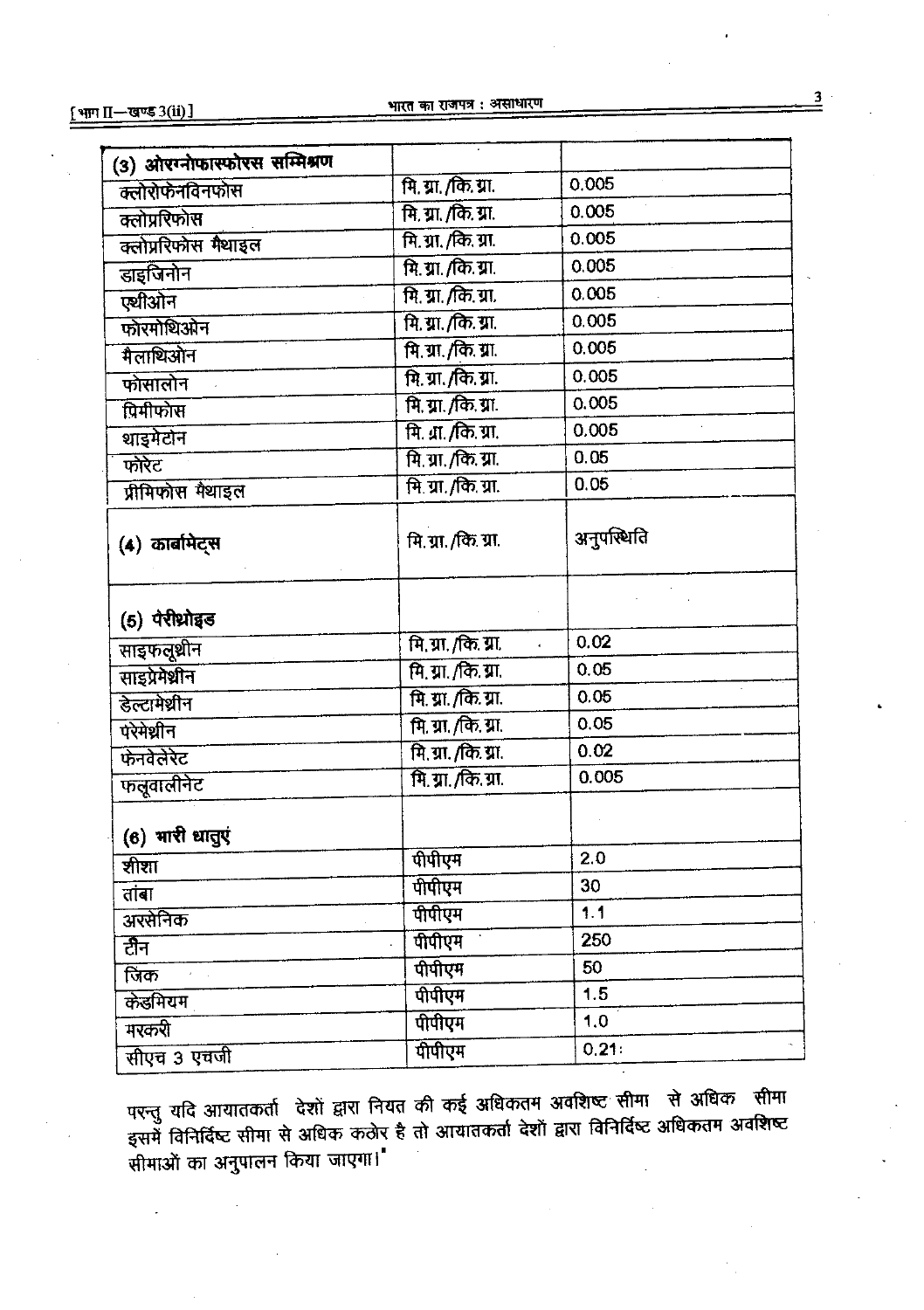(2) शहद निर्यात (क्वालिटी नियंत्रण, निरीक्षण और मानीटरिंग) (संशोधन) नियम, 2003 के अनुसरण में क्वालिटी नियंत्रण के प्रकार को विनिर्दिष्ट करता है जो निर्यात से पूर्व ऐसे शहद पर. क्वॉलिटी नियंत्रण, निरीक्षण और मानीटरिंग के प्रकार में लागू होगा।

> [फा. सं. 6/3/2000-ईआई एंड ईपी] एम.वि.पि.सि. शास्त्री, संयुक्त सचिव

टिप्पण :—मूल आदेश सं. का.आ. 276(अ) भारत के राजपत्र भाग-II, खंड-3, उपखंड (ii) में 4 मार्च, 2002 में प्रकाशित किए गए थे।

## MINISTRY OF COMMERCE AND INDUSTRY

### (Department of Commerce)

#### **ORDER**

#### New Delhi, the 19th December, 2003

S.O. 1441(E). - Whereas, for the development of the export trade of India, certain proposals for amending the Order No. S.O. 276(E) dated 4<sup>th</sup> March, 2002 of the Ministry of Commerce and Industry, Department of Commerce, Government of India, relating to maximum residue limits (MRLs) for veterinary drugs, other substances, environmental and other contaminants in honey were published in Part II, section 3, sub-section (ii) of the Gazette of India, Extraordinary, dated the 9<sup>th</sup> September, 2003 vide Order of the Government of India in the Ministry of Commerce and Industry, Department of Commerce, number S.O. 1036(E), as required under sub-rule (2) of rule 11 of the Export (Quality Control and Inspection) Rules, 1964 under the Export (Quality Control and Inspection) Act, 1963 (22 of 1963);

And, whereas, the objections and suggestions were invited from all the persons likely to be affected thereby within a period of thirty days from the date of publication of the said Order in the Official Gazette;

And, whereas, the copies of the Gazette containing the said notification were made available to the public on 10<sup>th</sup> September, 2003.

And, whereas the objections and suggestions received from the public on the said draft have been considered by the Central Government;

Now, therefore, in exercise of the powers conferred by section 6 of the Export (Quality Control and Inspection) Act, 1963 (22 of 1963), the Central Government after consulting the Export Inspection Council, hereby makes the following amendments in the Order No. S.O. 276(E) dated 4<sup>th</sup> March, 2002 of the Ministry of Commerce and Industry, Department of Commerce, Government of India, relating to honey which shall take effect on the date of its publication in the Official Gazette, namely: -

(1) In the said Order, in the Appendix, for clause 1.8, the following clause shall be substituted, namely :-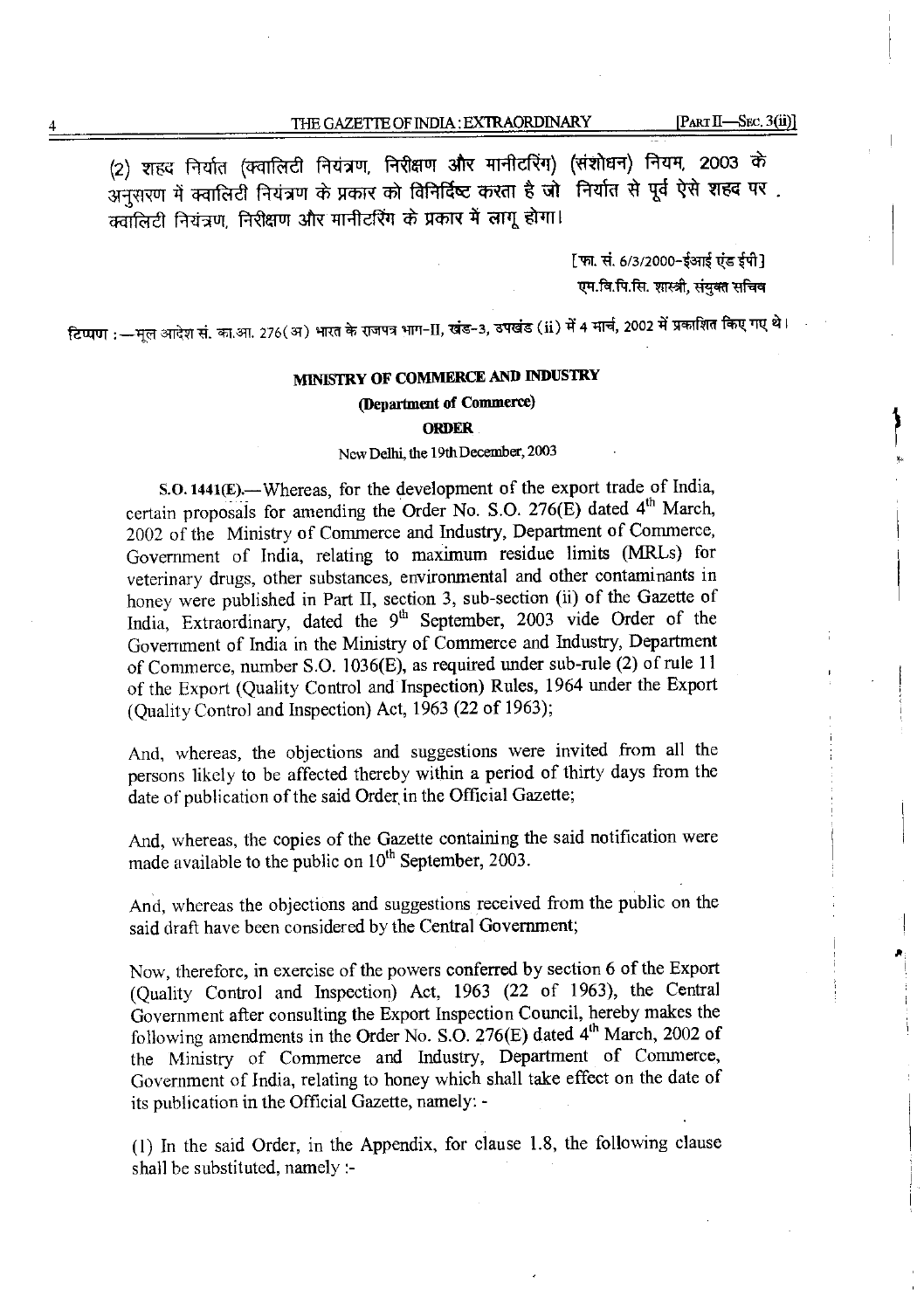| <b>Compounds</b>             | Unit  | <b>MRLs</b> |
|------------------------------|-------|-------------|
| $(1)$ Drugs<br>Streptomycin  | ppb   | 0.02        |
| Tetracycline                 | ppb   | 15          |
| Chloramphenicol              |       | Absent      |
| Sulfonamide                  |       | Absent      |
| Quinolones                   |       | Absent      |
| (2) Organochlorine compounds |       |             |
| Coumaphos (Perizin)          | ppb   | 0.01        |
| Amitraz                      | ppb   | 0.01        |
| Aldrin-As per Dieldrin       | mg/kg | 0.02        |
| Chlorothalonil               | mg/kg | 0.01        |
| op-DDD                       | mg/kg | 0.05        |
| pp-DDD                       | mg/kg | 0.05        |
| op-DDE                       | mg/kg | 0.05        |
| pp-DDE                       | mg/kg | 0.05        |
| op-DDT                       | mg/kg | 0.05        |
| pp-DDT                       | mg/kg | 0.05        |
| Dicofol                      | mg/kg | 0.05        |
| Dieldrin                     | mg/kg | 0.02        |
| a-Endosulfan                 | mg/kg | 0.1         |
| Endosulfansulfate            | mg/kg | 0.005       |
| Lindane                      | mg/kg | 0.005       |
| Gama HCH (all isomers)       | mg/kg | 0.03        |

"1.8 Veterinary drugs, other substances, environmental and other contaminar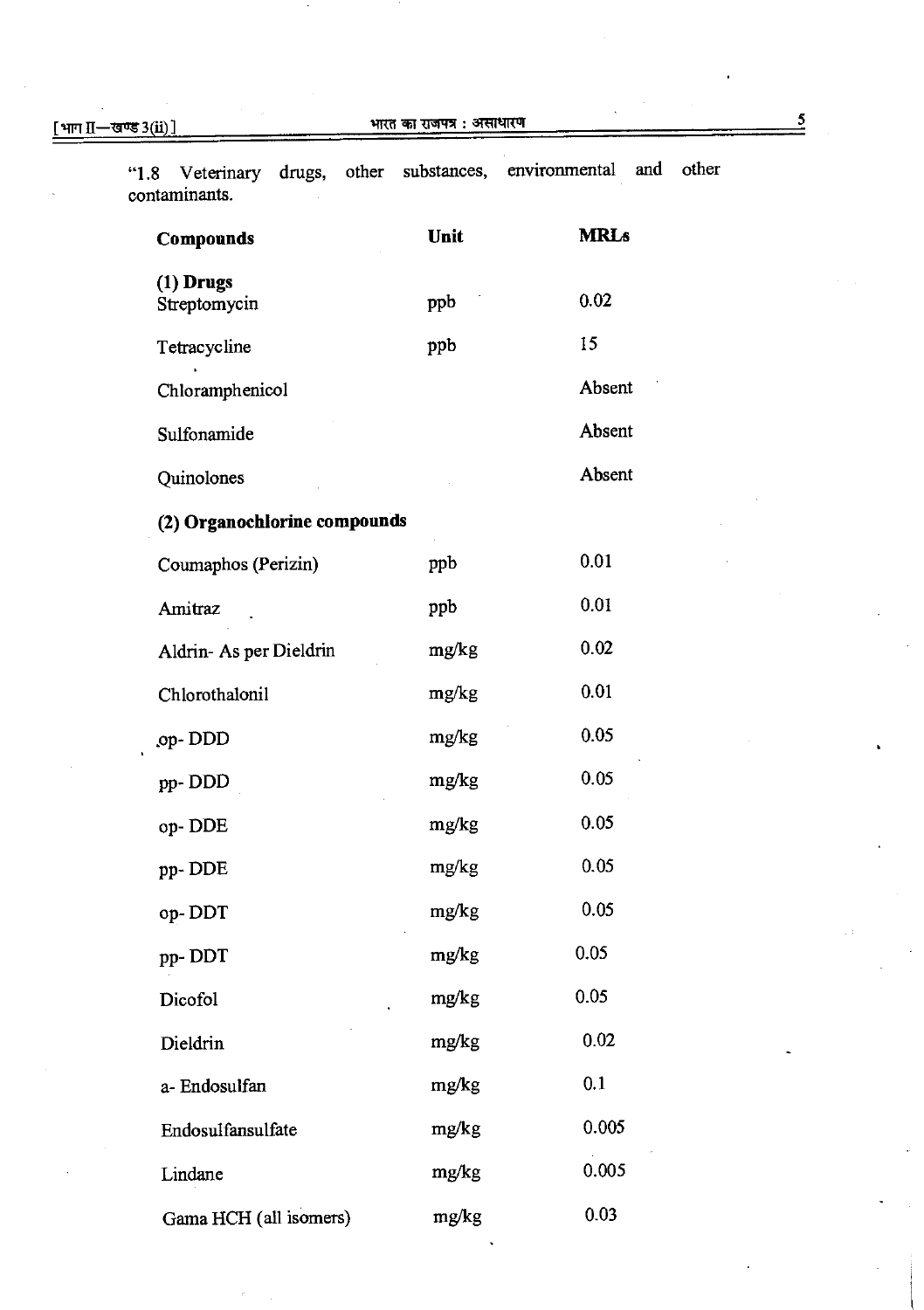|                                    | THE GAZETTE OF INDIA: EXTRAORDINARY | [PART II-SEC. 3(ii)] |
|------------------------------------|-------------------------------------|----------------------|
| Methoxychlor                       | mg/kg                               | 0.01                 |
| PCBs                               | mg/kg                               | Absent               |
| (3) Organophosphorous<br>compounds |                                     |                      |
| Chlorfenvinphos                    | mg/kg                               | 0.005                |
| Chlorpyriphos                      | mg/kg                               | 0.005                |
| Chlorpyriphos methyl               | mg/kg                               | 0.005                |
| Diazinon                           | mg/kg                               | 0.005                |
| Ethion                             | mg/kg                               | 0.005                |
| Formothion                         | mg/kg                               | 0.005                |
| Malathion                          | mg/kg                               | 0.005                |
| Phosalone                          | mg/kg                               | 0.005                |
| Primiphos                          | mg/kg                               | 0.005                |
| Thiometon                          | mg/kg                               | 0.005                |
| Phorate                            | mg/kg                               | 0.05                 |
| Pirimiphos methyl                  | ${\rm mg/kg}$                       | 0.05                 |
| (4) Carbamates                     | mg/kg                               | Absent               |
| (5) Pyrethroid                     |                                     |                      |
| Cyfluthrin                         | mg/kg                               | 0.02                 |
| Cypermethrin                       | mg/kg                               | 0.05                 |
| Deltamethrin                       | mg/kg                               | 0.05                 |
| Permethrin                         | mg/kg                               | 0.05                 |
| Fenvelerate                        | mg/kg                               | 0.02                 |
| Fluvalinate                        | mg/kg                               | 0.005                |

 $\sim$ 

 $\ddot{\phantom{0}}$ 

 $\overline{\phantom{a}}$ 

1

 $\bullet$ 

 $\hat{\mathbf{t}}$